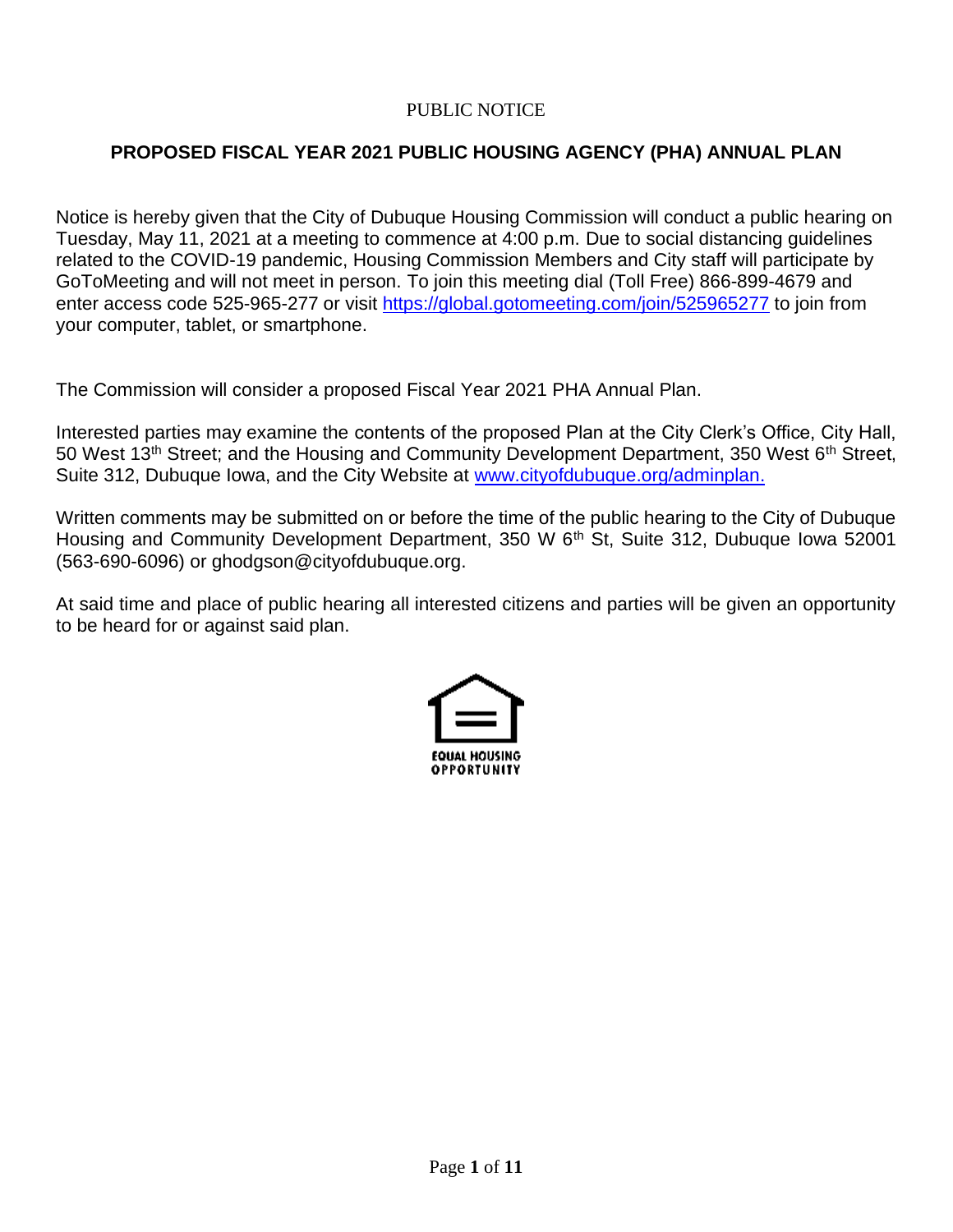| <b>Streamlined Annual</b>      | <b>U.S. Department of Housing and Urban Development</b> | $\sim$ OMB No. 2577-0226   |
|--------------------------------|---------------------------------------------------------|----------------------------|
| <b>PHA Plan</b>                | <b>Office of Public and Indian Housing</b>              | <b>Expires: 02/29/2016</b> |
| ( <i>High Performer PHAs</i> ) |                                                         |                            |

Purpose. The 5-Year and Annual PHA Plans provide a ready source for interested parties to locate basic PHA policies, rules, and requirements concerning the PHA's operations, programs, and services, and informs HUD, families served by the PHA, and members of the public of the PHA's mission, goals and objectives for serving the needs of low- income, very low- income, and extremely low- income families

**Applicability.** Form HUD-50075-HP is to be completed annually by **High Performing PHAs**. PHAs that meet the definition of a Standard PHA, Troubled PHA, HCV-Only PHA, Small PHA, or Qualified PHA do not need to submit this form.

#### **Definitions.**

- (1) *High-Performer PHA* A PHA that owns or manages more than 550 combined public housing units and housing choice vouchers and was designated as a high performer on both of the most recent Public Housing Assessment System (PHAS) and Section Eight Management Assessment Program (SEMAP) assessments.
- (2) *Small PHA* A PHA that is not designated as PHAS or SEMAP troubled, or at risk of being designated as troubled, and that owns or manages less than 250 public housing units and any number of vouchers where the total combined units exceeds 550.
- (3) *Housing Choice Voucher (HCV) Only PHA* A PHA that administers more than 550 HCVs, was not designated as troubled in its most recent SEMAP assessment and does not own or manage public housing.
- (4) *Standard PHA* A PHA that owns or manages 250 or more public housing units and any number of vouchers where the total combined units exceeds 550, and that was designated as a standard performer in the most recent PHAS or SEMAP assessments.
- (5) *Troubled PHA* **-** A PHA that achieves an overall PHAS or SEMAP score of less than 60 percent.
- (6) *Qualified PHA* A PHA with 550 or fewer public housing dwelling units and/or housing choice vouchers combined and is not PHAS or SEMAP troubled.

| $\mathbf{A}$ . | <b>PHA</b> Information.                                                                                                                                                                                                                                                                                                                                                                                                                                                                                                                                                                                                                                                                                                                                                                                                                                                                                                                                                                                                                                                                                                                                                                                                                                                                                                                                                                                                                                                                                                                          |                 |                             |                       |    |                              |  |  |
|----------------|--------------------------------------------------------------------------------------------------------------------------------------------------------------------------------------------------------------------------------------------------------------------------------------------------------------------------------------------------------------------------------------------------------------------------------------------------------------------------------------------------------------------------------------------------------------------------------------------------------------------------------------------------------------------------------------------------------------------------------------------------------------------------------------------------------------------------------------------------------------------------------------------------------------------------------------------------------------------------------------------------------------------------------------------------------------------------------------------------------------------------------------------------------------------------------------------------------------------------------------------------------------------------------------------------------------------------------------------------------------------------------------------------------------------------------------------------------------------------------------------------------------------------------------------------|-----------------|-----------------------------|-----------------------|----|------------------------------|--|--|
| A.1            | <b>PHA Name:</b><br>City of Dubuque<br>PHA Code: IA087<br><b>PHA Type:</b> $\Box$ Small $\Box$ High Performer<br>PHA Plan for Fiscal Year Beginning: (MM/YYYY): 07/01/2021<br>PHA Inventory (Based on Annual Contributions Contract (ACC) units at time of FY beginning, above)<br>Number of Housing Choice Vouchers (HCVs) 1,102<br>Number of Public Housing (PH) Units 0<br><b>Total Combined 1,102</b><br><b>PHA Plan Submission Type:</b> $\bigvee$ Annual Submission<br>Revised Annual Submission<br>Availability of Information. In addition to the items listed in this form, PHAs must have the elements listed below readily available to the public.<br>A PHA must identify the specific location(s) where the proposed PHA Plan, PHA Plan Elements, and all information relevant to the public hearing<br>and proposed PHA Plan are available for inspection by the public. Additionally, the PHA must provide information on how the public may<br>reasonably obtain additional information of the PHA policies contained in the standard Annual Plan but excluded from their streamlined<br>submissions. At a minimum, PHAs must post PHA Plans, including updates, at each Asset Management Project (AMP) and main office or central<br>office of the PHA. PHAs are strongly encouraged to post complete PHA Plans on their official website. PHAs are also encouraged to provide each<br>resident council a copy of their PHA Plans.<br><b>PHA Consortia:</b> (Check box if submitting a Joint PHA Plan and complete table below) |                 |                             |                       |    |                              |  |  |
|                | <b>Participating PHAs</b>                                                                                                                                                                                                                                                                                                                                                                                                                                                                                                                                                                                                                                                                                                                                                                                                                                                                                                                                                                                                                                                                                                                                                                                                                                                                                                                                                                                                                                                                                                                        | <b>PHA Code</b> | Program(s) in the Consortia | Program(s) not in the |    | No. of Units in Each Program |  |  |
|                |                                                                                                                                                                                                                                                                                                                                                                                                                                                                                                                                                                                                                                                                                                                                                                                                                                                                                                                                                                                                                                                                                                                                                                                                                                                                                                                                                                                                                                                                                                                                                  |                 |                             | Consortia             | PH | <b>HCV</b>                   |  |  |
|                | Lead PHA:                                                                                                                                                                                                                                                                                                                                                                                                                                                                                                                                                                                                                                                                                                                                                                                                                                                                                                                                                                                                                                                                                                                                                                                                                                                                                                                                                                                                                                                                                                                                        |                 |                             |                       |    |                              |  |  |
| <b>B.</b>      | <b>Annual Plan Elements</b>                                                                                                                                                                                                                                                                                                                                                                                                                                                                                                                                                                                                                                                                                                                                                                                                                                                                                                                                                                                                                                                                                                                                                                                                                                                                                                                                                                                                                                                                                                                      |                 |                             |                       |    |                              |  |  |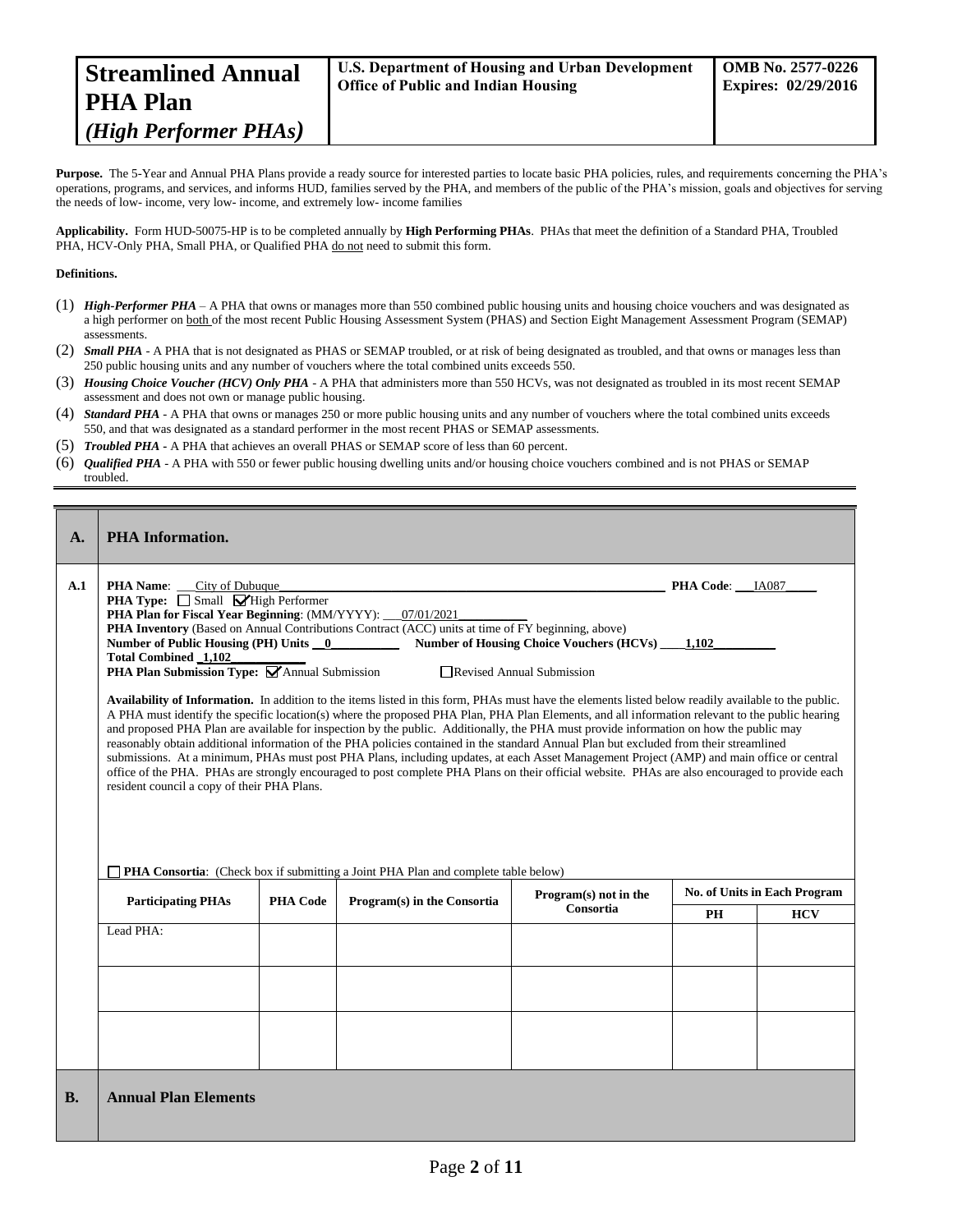| B.1 | <b>Revision of PHA Plan Elements.</b>                                                                                                                                                                                                                                                                                                                                                                                                                                                                                                                                                                                                                                                                                                                                                                                                                                                                                                                                                                                                                                                                                                    |
|-----|------------------------------------------------------------------------------------------------------------------------------------------------------------------------------------------------------------------------------------------------------------------------------------------------------------------------------------------------------------------------------------------------------------------------------------------------------------------------------------------------------------------------------------------------------------------------------------------------------------------------------------------------------------------------------------------------------------------------------------------------------------------------------------------------------------------------------------------------------------------------------------------------------------------------------------------------------------------------------------------------------------------------------------------------------------------------------------------------------------------------------------------|
|     | (a) Have the following PHA Plan elements been revised by the PHA since its last <b>Annual PHA Plan</b> submission?                                                                                                                                                                                                                                                                                                                                                                                                                                                                                                                                                                                                                                                                                                                                                                                                                                                                                                                                                                                                                       |
|     | Y<br>N<br>■ Statement of Housing Needs and Strategy for Addressing Housing Needs.<br><b>DEV</b> Deconcentration and Other Policies that Govern Eligibility, Selection, and Admissions.<br>$\Box$ $\Box$ Financial Resources.<br>Rent Determination.<br>$\Box$ Homeownership Programs.<br>Safety and Crime Prevention.<br>П.<br>$\blacktriangleright$ Pet Policy.<br>Substantial Deviation.<br>П<br>Significant Amendment/Modification<br>П                                                                                                                                                                                                                                                                                                                                                                                                                                                                                                                                                                                                                                                                                               |
|     | (b) The PHA must submit its Deconcentration Policy for Field Office Review.                                                                                                                                                                                                                                                                                                                                                                                                                                                                                                                                                                                                                                                                                                                                                                                                                                                                                                                                                                                                                                                              |
|     | (c) If the PHA answered yes for any element, describe the revisions for each element below:                                                                                                                                                                                                                                                                                                                                                                                                                                                                                                                                                                                                                                                                                                                                                                                                                                                                                                                                                                                                                                              |
| B.2 | <b>New Activities.</b>                                                                                                                                                                                                                                                                                                                                                                                                                                                                                                                                                                                                                                                                                                                                                                                                                                                                                                                                                                                                                                                                                                                   |
|     | (a) Does the PHA intend to undertake any new activities related to the following in the PHA's current Fiscal Year?                                                                                                                                                                                                                                                                                                                                                                                                                                                                                                                                                                                                                                                                                                                                                                                                                                                                                                                                                                                                                       |
|     | Y<br>N<br>Hope VI or Choice Neighborhoods.<br>□<br>Mixed Finance Modernization or Development.<br>$\Box$ $\Box$ Demolition and/or Disposition.<br>Conversion of Public Housing to Tenant Based Assistance.<br>□ ■ Conversion of Public Housing to Project-Based Assistance under RAD.<br>Project Based Vouchers.<br>Units with Approved Vacancies for Modernization.<br>П<br>Other Capital Grant Programs (i.e., Capital Fund Community Facilities Grants or Emergency Safety and Security Grants).<br>(b) If any of these activities are planned for the current Fiscal Year, describe the activities. For new demolition activities, describe any public<br>housing development or portion thereof, owned by the PHA for which the PHA has applied or will apply for demolition and/or disposition approval<br>under section 18 of the 1937 Act under the separate demolition/disposition approval process. If using Project-Based Vouchers (PBVs), provide the<br>projected number of project-based units and general locations, and describe how project basing would be consistent with the PHA Plan.                               |
| B.3 | Progress Report.<br>Provide a description of the PHA's progress in meeting its Mission and Goals described in the PHA 5-Year Plan.                                                                                                                                                                                                                                                                                                                                                                                                                                                                                                                                                                                                                                                                                                                                                                                                                                                                                                                                                                                                       |
|     |                                                                                                                                                                                                                                                                                                                                                                                                                                                                                                                                                                                                                                                                                                                                                                                                                                                                                                                                                                                                                                                                                                                                          |
|     | PHA Goal: Meet the need for quality, affordable rental homes                                                                                                                                                                                                                                                                                                                                                                                                                                                                                                                                                                                                                                                                                                                                                                                                                                                                                                                                                                                                                                                                             |
|     | Sub Goal: Preserve, rehabilitate, and promote quality affordable housing.<br>Continue efforts to affirmatively further fair housing through licensing and tiered<br><b>inspections process</b> – In an effort to affirmatively further fair housing, the City of<br>Dubuque collects voucher acceptance and vacancy data for every licensed rental property<br>in the city with our annual licensing renewals to assess availability and access to units for<br>voucher holders. Additionally, property owners may request information on the voucher<br>program via their renewal paperwork, creating an opportunity for property owner<br>engagement and education. Our code enforcement policies are structured to give more<br>attention to properties that persistently fail inspections. Enhanced enforcement efforts<br>allow us to focus energy on the properties and property owners that have experienced the<br>most deferred maintenance. Often this impacts low-income renters, by proactively<br>addressing nuisance property owners and has resulted in more frequent inspections, better<br>maintained, and safer units. |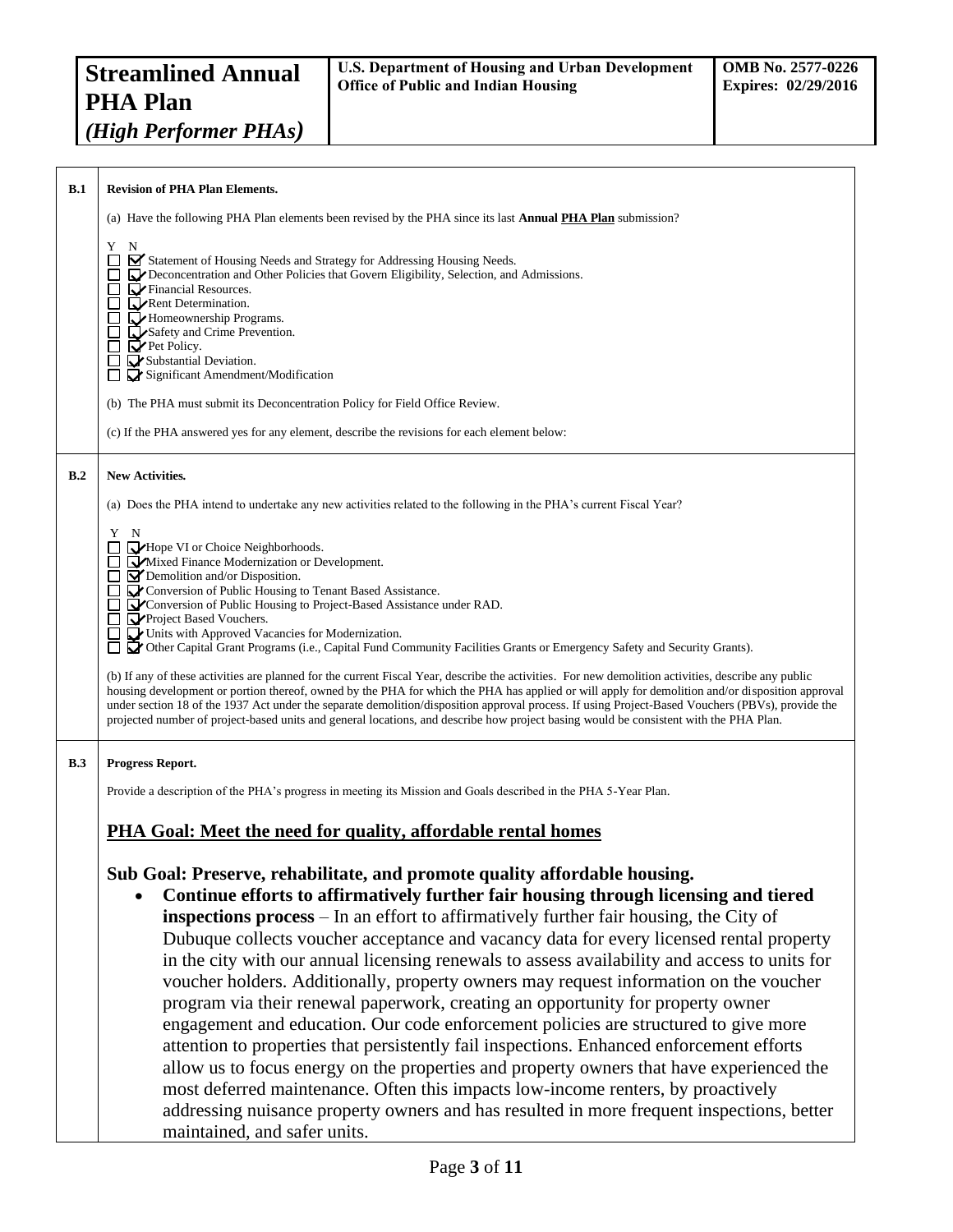### **PHA Goal: Increase the Acceptance of Housing Choice Vouchers by Housing Providers**

**Sub Goal: Reduce negative community perceptions of poverty that impacts fair housing and access to opportunity for low-income residents**

- **Complete an Equitable Poverty Prevention Plan and implement recommendations** In fiscal year 2020 the City hired a consultant to oversee the development of the Equitable Poverty Prevention Plan. Multiple avenues of research and community engagement assisted in the creation of the final plan that was presented to the City Council in January 2021. Recommendations from that plan were used as guiding principles to form budget requests and guide resource enhancements in the community. Fiscal Year 2021 will allow some of the recommendations to be implemented as well as frame the planning for future years.
- **Continue efforts of re-branding the HCV Program adopted by City Council as an alternative to a Source of Income Ordinance** – In fiscal year 2020 the City focused on researching ways to incentivize landlords to accept HCV Program vouchers. Efforts continue to be under way in implementing incentives and providing educational outreach to assist in understanding the program and its possibilities.
- **Implement communication and trust-building activities for landlords and HCV program participants** – In fiscal year 2020 City staff continued to meet with the Landlord Association monthly to trouble shoot the reasons for low participation numbers and portray an accurate picture of available units willing to accept HCV payments. Educational outreach, direct deposit payments and landlord portal access have been implemented to help recruit and gauge interest in program participation by landlords.

### **Sub Goal: Streamline processes that create barriers for housing providers to accept vouchers.**

- **Produce online briefing to increase awareness of tenant responsibility -** The online briefing was created and went live in the summer of 2020. This has allowed the process to be more streamlined and convenient for clients to do at their leisure within a specific time frame and has allowed many to lease up at a quicker rate due to the ease of accessibility.
- **Update Voucher Payment Standards and review exception rent areas to maximize payments to match the market** – The Voucher Payment Standards (VPS) were evaluated and updated in December 2020 and put into effect retroactively to include October 2020 present payments. Below are the VPS charts. Chart #1 shows original VPS amounts from 01/01/2020 and chart #2 shows the updated VPS amounts that went into effect as of 10/1/2020.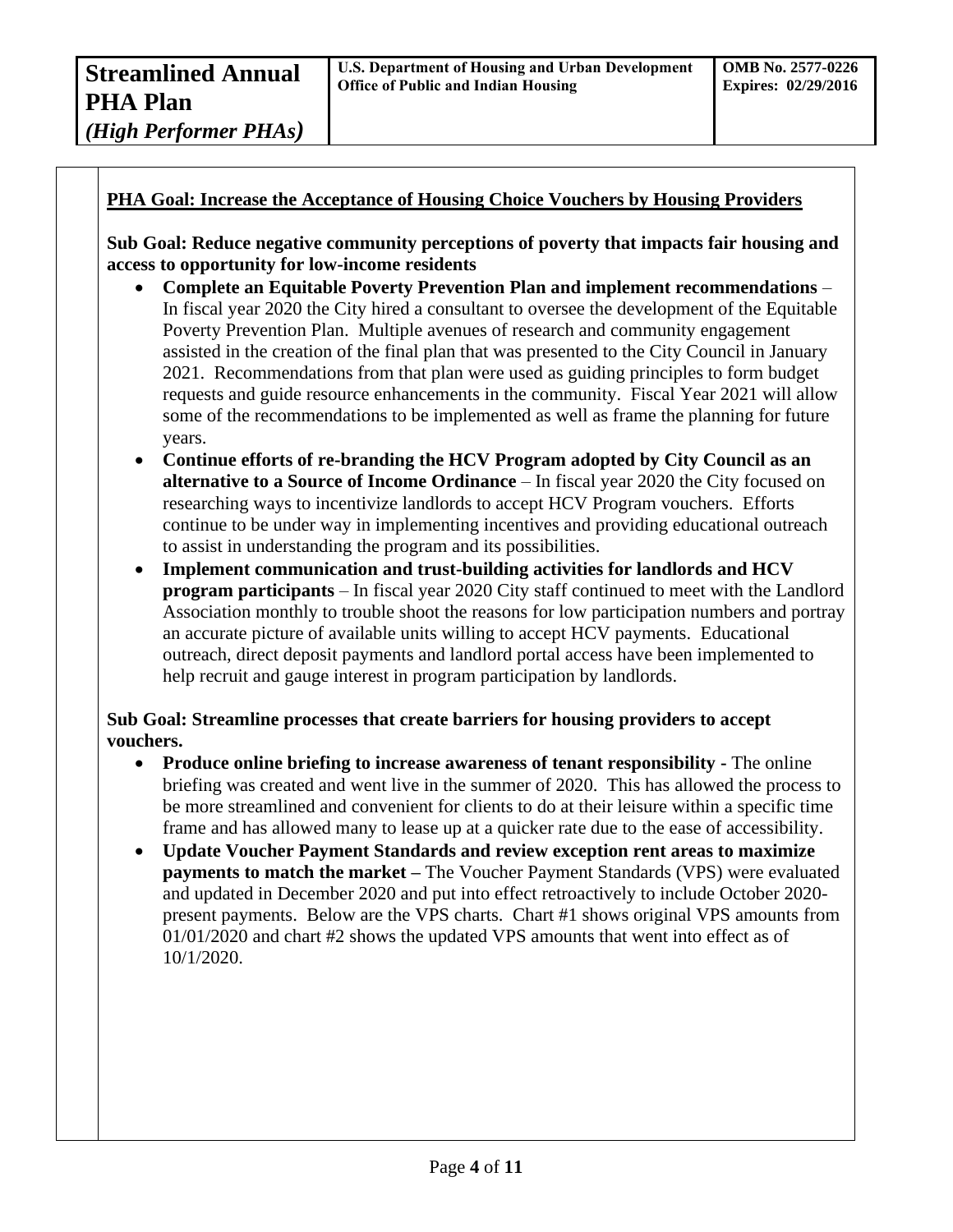*(High Performer PHAs)*

| Chart #1: ALL OTHER AREA PAYMENT STANDARD- Effective 01/01/2020: |            |        |             |            |      |      |            |
|------------------------------------------------------------------|------------|--------|-------------|------------|------|------|------------|
| Voucher                                                          | <u>SRO</u> | $0$ BR | <u> 1BR</u> | <u>2BR</u> | 3BR  | 4BR  | <u>5BR</u> |
| Payment                                                          | 375        | 494    | 606         | 798        | 1058 | 1238 | 1483       |
| Standard                                                         |            |        |             |            |      |      |            |
| FMR (Fair                                                        | <u>SRO</u> | $0$ BR | <u> 1BR</u> | 2BR        | 3BR  | 4BR  | 5BR        |
| Market Rent)<br>Effective<br>10/01/2019                          | 382        | 510    | 595         | 783        | 1048 | 1290 | 1483       |

# **Chart #2: ALL OTHER AREA PAYMENT STANDARD- Effective 10/01/2020:**

| Voucher                   | <u>SRO</u> | <u> OBR</u> | <u> 1BR</u> | 2BR | 3BR  | 4BR  | <u>5BR</u> |
|---------------------------|------------|-------------|-------------|-----|------|------|------------|
| Payment                   | 390        | 545         | 665         | 880 | 1120 | 1376 | 1582       |
| Standard                  |            |             |             |     |      |      |            |
| FMR (Fair                 | <u>SRO</u> | $0$ BR      | <u> 1BR</u> | 2BR | 3BR  | 4BR  | <u>5BR</u> |
| Market Rent)<br>Effective | 399        | 532         | 612         | 806 | 1065 | 1376 | 1582       |
| 10/01/2020                |            |             |             |     |      |      |            |

Exception Area Payment Standards were also updated as of 11/17/2020. The below charts show the previous Exception Area Payment Standards (effective 01/01/2020) as well as the updated Exception Area Payment Standards (effective 11/17/2020).

# **Chart #1: EXCEPTION AREA PAYMENT STANDARDS – Effective 01/01/2020:**

| Census Tracts 8.01, 8.02, 12.01, 12.02, 12.04 & 12.05 |             |             |            |            |            |            |  |  |
|-------------------------------------------------------|-------------|-------------|------------|------------|------------|------------|--|--|
| Exception                                             | <u> 0BR</u> | <u> 1BR</u> | <u>2BR</u> | <u>3BR</u> | <u>4BR</u> | <u>5BR</u> |  |  |
| Rents VPS                                             | 561         | 654         | 861        | 152        | 1419       | 1631       |  |  |
|                                                       |             |             |            |            |            |            |  |  |

# **Chart #2: EXCEPTION AREA PAYMENT STANDARDS – Effective 11/17/2020:**

| Census Tracts 8.01, 8.02, 12.01, 12.02, 12.04 & 12.05 |            |                 |            |            |      |            |  |  |
|-------------------------------------------------------|------------|-----------------|------------|------------|------|------------|--|--|
| Exception                                             | <u>)BR</u> | 1B <sub>R</sub> | <u>2BR</u> | <u>3BR</u> | 4BR  | <u>5BR</u> |  |  |
| <b>Rents VPS</b>                                      | 623        | 718             | 946        | 1249       | 1614 | 1857       |  |  |
|                                                       |            |                 |            |            |      |            |  |  |

### **PHA Goal: Implement local government policies that encourage equity and decrease disparate impacts**

### **Sub goal: Conduct audits to decrease disparate impacts**

• **Audit background check process from local ordinance requirements -** In fiscal year 2020 the City began researching background check processes. The City runs free background checks for landlords on prospective tenants for the HCV program. Feedback received showed that these reports were confusing and could be adversely affecting tenants. We had cross-departmental staff examine the documents that housing providers receive, and most people were unable to read them correctly; According to HUD guidance and the Analysis of Impediments – best practice was not to rely on arrests in making rental decisions due to potential disparities and bias. While we did not have a way to know how each landlord used the information, we determined that we were likely contributing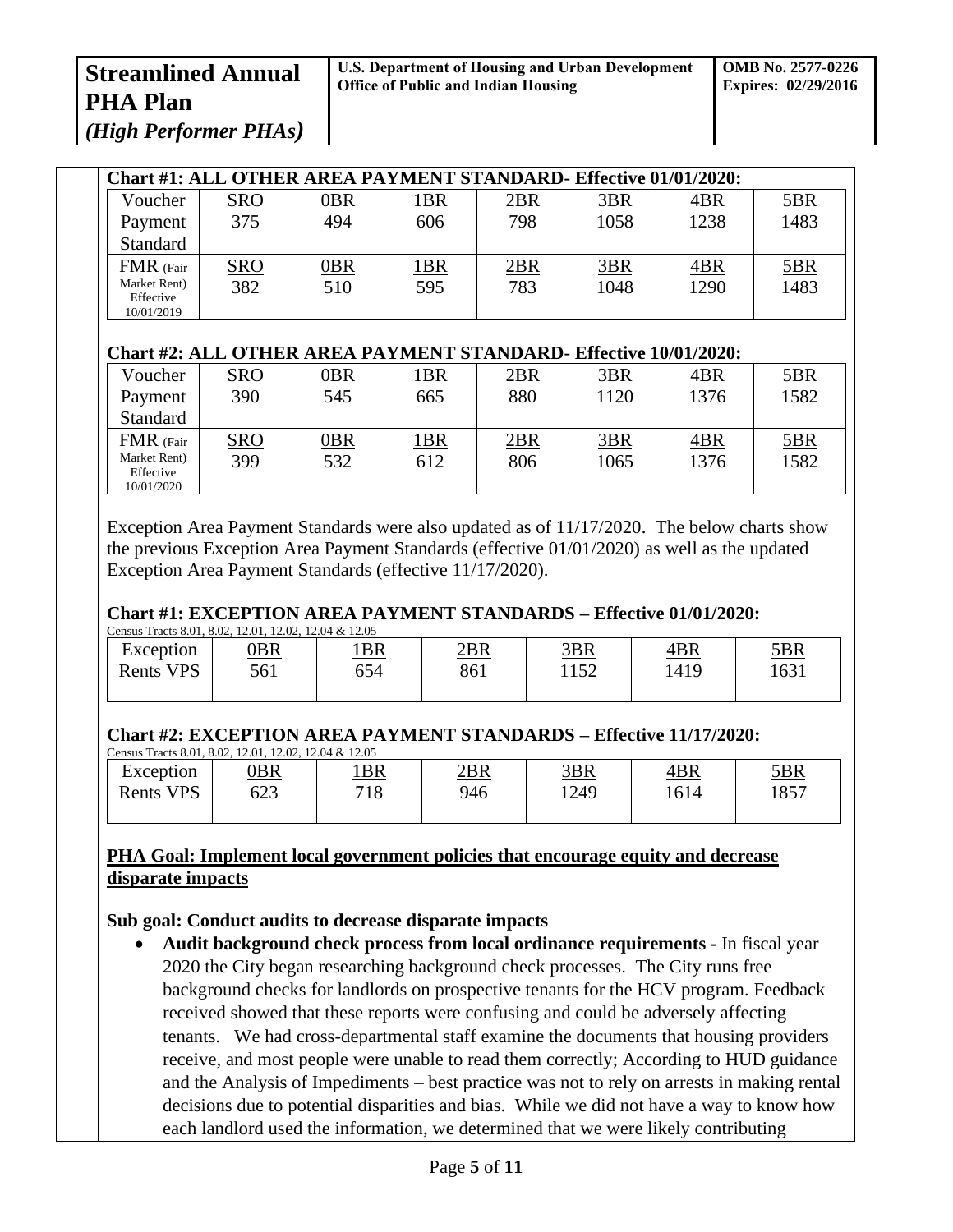*(High Performer PHAs)*

towards bias and inequity and stopped this practice. On October 22, 2020 arrest records were removed from the landlord background checks provided by the City.

- In fiscal year 2020 the PHA overhauled the Housing department webpage to make it more user friendly and easier to navigate for all in the community as well as making it ADA compliant for accessibility.
- Essential documents were translated into Spanish and Marshallese in order to break down communication barriers and allow easier accessibility to programs and information for the entire community.
- Efforts increased to create more social media presence to engage the community through education and awareness.

### **Sub Goal: Analyze data to increase equity**

• **Implement quarterly review of eviction data for disparate impacts** - In the last half of fiscal year 2020 an eviction moratorium was put into place. Data on this has not been evaluated due to the skewed numbers because of the halt in evictions.

### **PHA Goal: Increase access to opportunity and the building of social capital**

**Sub Goal: Evaluate barriers that still exist, preventing residents from earning a livable wage, and address**

- **Join the Childcare Initiative to find ways to fund/provide childcare without 2 year waiting periods** – In fiscal year 2020 we participated in many of the Childcare Coalition meetings in order to help generate ideas and identify potential barriers, resources, and solutions to assist parents in their goals of balancing a family and a career.
- **Address food desserts and find ways to provide healthy, affordable food to lower income residents -** In fiscal year 2020 the entire community came together to provide food for students when schools closed in the spring due to the COVID-19 outbreak. Many organizations worked together to provide food to those in need and through those efforts the overall need for food assistance in the community was very profound. Continuing this food assistance and identifying a long-term sustainable plan to provide for families in the community is now a focus of the City and many non-profits in the area. This is a work in progress.

**B.4. Most Recent Fiscal Year Audit**.

(a) Were there any findings in the most recent FY Audit?

Y N  $\Box$ , \Box

(b) If yes, please describe:

**Other Document and/or Certification Requirements.**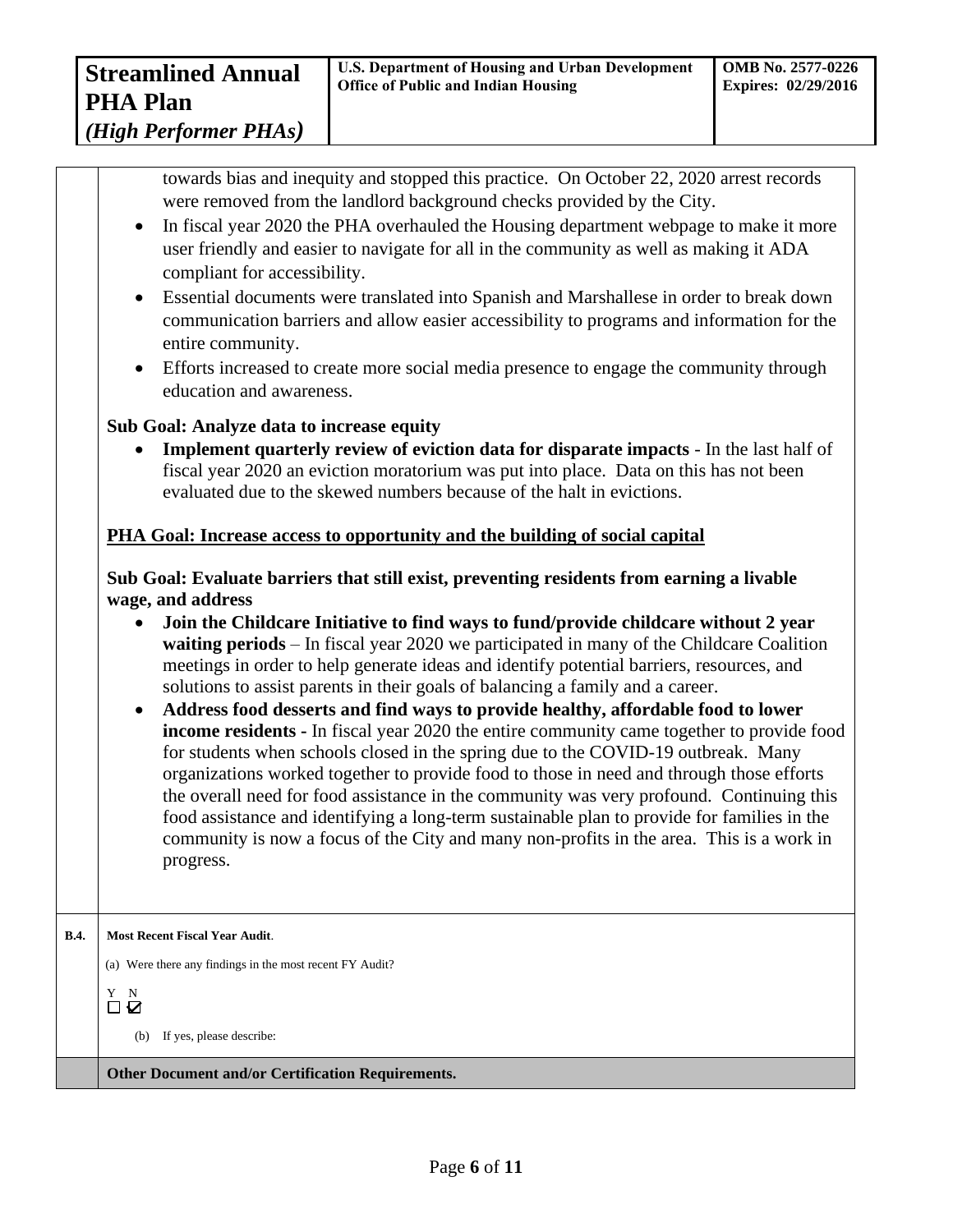#### **C.1 Certification Listing Policies and Programs that the PHA has Revised since Submission of its Last Annual Plan**

Form 50077-ST-HCV-HP, *Certification of Compliance with PHA Plans and Related Regulations,* must be submitted by the PHA as an electronic attachment to the PHA Plan.

# **C.2 Civil Rights Certification.**

Form 50077-ST-HCV-HP, Certification of Compliance with PHA Plans and Related Regulations, must be submitted by the PHA as an electronic attachment to the PHA Plan.

#### **C.3 Resident Advisory Board (RAB) Comments.**

(a) Did the RAB(s) provide comments to the PHA Plan?

Y N See C.3. Attachment of RAB meeting minutes from 3/17/2021.

If yes, comments must be submitted by the PHA as an attachment to the PHA Plan. PHAs must also include a narrative describing their analysis of the RAB recommendations and the decisions made on these recommendations.

#### **C.4 Certification by State or Local Officials.**

[Form HUD 50077-SL,](http://www.hud.gov/offices/adm/hudclips/forms/files/50077sl.doc) *Certification by State or Local Officials of PHA Plans Consistency with the Consolidated Plan*, must be submitted by the PHA as an electronic attachment to the PHA Plan.

**D Statement of Capital Improvements**. Required in all years for all PHAs completing this form that administer public housing and receive funding from the Capital Fund Program (CFP).

#### **D.1 Capital Improvements.** Include a reference here to the most recent HUD-approved 5-Year Action Plan (HUD-50075.2) and the date that it was approved by HUD.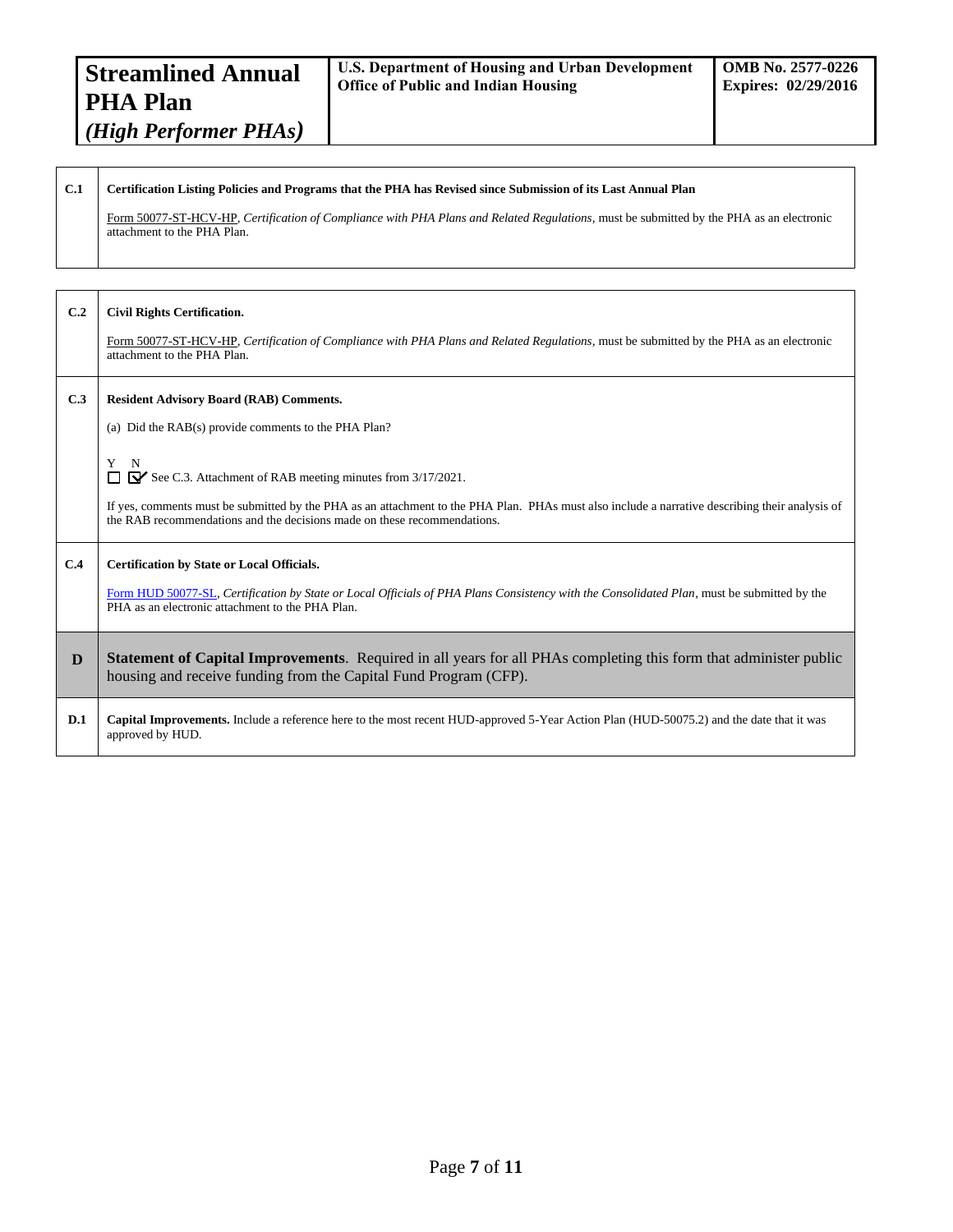# **Instructions for Preparation of Form HUD-50075-HP Annual Plan for High Performing PHAs**

#### **A. PHA Information.** All PHAs must complete this section.

**A.1** Include the full **PHA Name**, **PHA Code**, **PHA Type**, **PHA Fiscal Year Beginning** (MM/YYYY), **PHA Inventory, Number of Public Housing Units and or Housing Choice Vouchers (HCVs), PHA Plan Submission Type**, and the **Availability of Information**, specific location(s) of all information relevant to the public hearing and proposed PHA Plan.  $(24 \text{ CFR } \S 903.23(4)(e))$ 

**PHA Consortia**: Check box if submitting a Joint PHA Plan and complete the table. [\(24 CFR §943.128\(a\)\)](http://ecfr.gpoaccess.gov/cgi/t/text/text-idx?c=ecfr&sid=cc31cf1c3a2b84ba4ead75d35d258f67&rgn=div5&view=text&node=24:4.0.3.1.10&idno=24#24:4.0.3.1.10.2.5.7)

#### **B. Annual Plan.**

#### **B.1 Revision of PHA Plan Elements.** PHAs must:

Identify specifically which plan elements listed below that have been revised by the PHA. To specify which elements have been revised, mark the "yes" box. If an element has not been revised, mark "no."

 **Statement of Housing Needs and Strategy for Addressing Housing Needs.** Provide a statement addressing the housing needs of low-income, very low-income, and extremely low-income families and a brief description of the PHA's strategy for addressing the housing needs of families who reside in the jurisdiction served by the PHA. The statement must identify the housing needs of (i) families with incomes below 30 percent of area median income (extremely low-income), (ii) elderly families and families with disabilities, and (iii) households of various races and ethnic groups residing in the jurisdiction or on the waiting list based on information provided by the applicable Consolidated Plan, information provided by HUD, and other generally available data. The identification of housing needs must address issues of affordability, supply, quality, accessibility, size of units, and location. For years in which the PHA's 5-Year PHA Plan is also due, this information must be included only to the extent it pertains to the housing needs of families that are on the PHA's public housing and Section 8 tenant-based assistance waiting lists. [24 CFR §903.7\(a\)\(1\)](http://ecfr.gpoaccess.gov/cgi/t/text/text-idx?c=ecfr&sid=13734845220744370804c20da2294a03&rgn=div5&view=text&node=24:4.0.3.1.3&idno=24#24:4.0.3.1.3.2.5.5) and 24 CFR §903.12(b). Provide a description of the PHA's strategy for addressing the housing needs of families in the jurisdiction and on the waiting list in the upcoming year. For years in which the PHA's 5-Year PHA Plan is also due, this information must be included only to the extent it pertains to the housing needs of families that are on the PHA's public housing and Section 8 tenant-based assistance waiting lists. 24 CFR  $\S 903.7(a)(2)(ii)$  and 24 CFR  $\S 903.12(b)$ .

 **Deconcentration and Other Policies that Govern Eligibility, Selection and Admissions**. Describe the PHA's admissions policy for deconcentration of poverty and income mixing of lower-income families in public housing. The Deconcentration Policy must describe the PHA's policy for bringing higher income tenants into lower income developments and lower income tenants into higher income developments. The deconcentration requirements apply to general occupancy and family public housing developments. Refer to 24 CFR §903.2(b)(2) for developments not subject to deconcentration of poverty and income mixing requirements.  $24$  CFR §903.7(b) Describe the PHA's procedures for maintaining waiting lists for admission to public housing and address any site-based waiting lists[. 24 CFR §903.7\(b\)](http://ecfr.gpoaccess.gov/cgi/t/text/text-idx?c=ecfr&sid=b44bf19bef93dd31287608d2c687e271&rgn=div5&view=text&node=24:4.0.3.1.3&idno=24#24:4.0.3.1.3.2.5.5) A statement of the PHA's policies that govern resident or tenant eligibility, selection and admission including admission preferences for both public housing and HCV. [\(24 CFR §903.7\(b\)](http://ecfr.gpoaccess.gov/cgi/t/text/text-idx?c=ecfr&sid=b44bf19bef93dd31287608d2c687e271&rgn=div5&view=text&node=24:4.0.3.1.3&idno=24#24:4.0.3.1.3.2.5.5) Describe the unit assignment policies for public housing. [24 CFR §903.7\(b\)](http://ecfr.gpoaccess.gov/cgi/t/text/text-idx?c=ecfr&sid=b44bf19bef93dd31287608d2c687e271&rgn=div5&view=text&node=24:4.0.3.1.3&idno=24#24:4.0.3.1.3.2.5.5)

 **Financial Resources.** A statement of financial resources, including a listing by general categories, of the PHA's anticipated resources, such as PHA operating, capital and other anticipated Federal resources available to the PHA, as well as tenant rents and other income available to support public housing or tenant-based assistance. The statement also should include the non-Federal sources of funds supporting each Federal program and state the planned use for the resources.  $(24 \text{ CFR } \text{\textless} 903.7(c))$ 

■ **Rent Determination.** A statement of the policies of the PHA governing rents charged for public housing and HCV dwelling units, including applicable public housing flat rents, minimum rents, voucher family rent contributions, and payment standard policies. [\(24 CFR §903.7\(d\)](http://ecfr.gpoaccess.gov/cgi/t/text/text-idx?c=ecfr&sid=b44bf19bef93dd31287608d2c687e271&rgn=div5&view=text&node=24:4.0.3.1.3&idno=24#24:4.0.3.1.3.2.5.5)

 **Homeownership Programs**. A description of any homeownership programs (including project number and unit count) administered by the agency or for which the PHA has applied or will apply for approval. For years in which the PHA's 5-Year PHA Plan is also due, this information must be included only to the extent that the PHA participates in homeownership programs under section 8(y) of the 1937 Act. (24 CFR [§903.7\(k\)](http://ecfr.gpoaccess.gov/cgi/t/text/text-idx?c=ecfr&sid=b44bf19bef93dd31287608d2c687e271&rgn=div5&view=text&node=24:4.0.3.1.3&idno=24#24:4.0.3.1.3.2.5.5) and 24 CFR §903.12(b).

 **Safety and Crime Prevention (VAWA).** A description of: **1)** Any activities, services, or programs provided or offered by an agency, either directly or in partnership with other service providers, to child or adult victims of domestic violence, dating violence, sexual assault, or stalking; **2)** Any activities, services, or programs provided or offered by a PHA that helps child and adult victims of domestic violence, dating violence, sexual assault, or stalking, to obtain or maintain housing; and **3)** Any activities, services, or programs provided or offered by a public housing agency to prevent domestic violence, dating violence, sexual assault, and stalking, or to enhance victim safety in assisted families.  $(24 \text{ CFR } \text{\textless{903.7}}(m)(5))$ 

**Pet Policy.** Describe the PHA's policies and requirements pertaining to the ownership of pets in public housing. [\(24 CFR §903.7\(n\)\)](http://ecfr.gpoaccess.gov/cgi/t/text/text-idx?c=ecfr&sid=13734845220744370804c20da2294a03&rgn=div5&view=text&node=24:4.0.3.1.3&idno=24#24:4.0.3.1.3.2.5.5)

■ **Substantial Deviation.** PHA must provide its criteria for determining a "substantial deviation" to its 5-Year Plan. (24 CFR §903.7(r)(2)(i)

 **Significant Amendment/Modification**. PHA must provide its criteria for determining a "Significant Amendment or Modification" to its 5-Year and Annual Plan. Should the PHA fail to define 'significant amendment/modification', HUD will consider the following to be 'significant amendments or modifications': a) changes to rent or admissions policies or organization of the waiting list; b) additions of non-emergency public housing CFP work items (items not included in the current CFP Annual Statement or CFP 5-Year Action Plan); or c) any change with regard to demolition or disposition, designation, homeownership programs or conversion activities. See guidance on HUD's website at: [Notice PIH 1999-51.](http://portal.hud.gov/hudportal/HUD?src=/program_offices/administration/hudclips/notices/pih) (24 CFR §903.7(r)(2)(ii)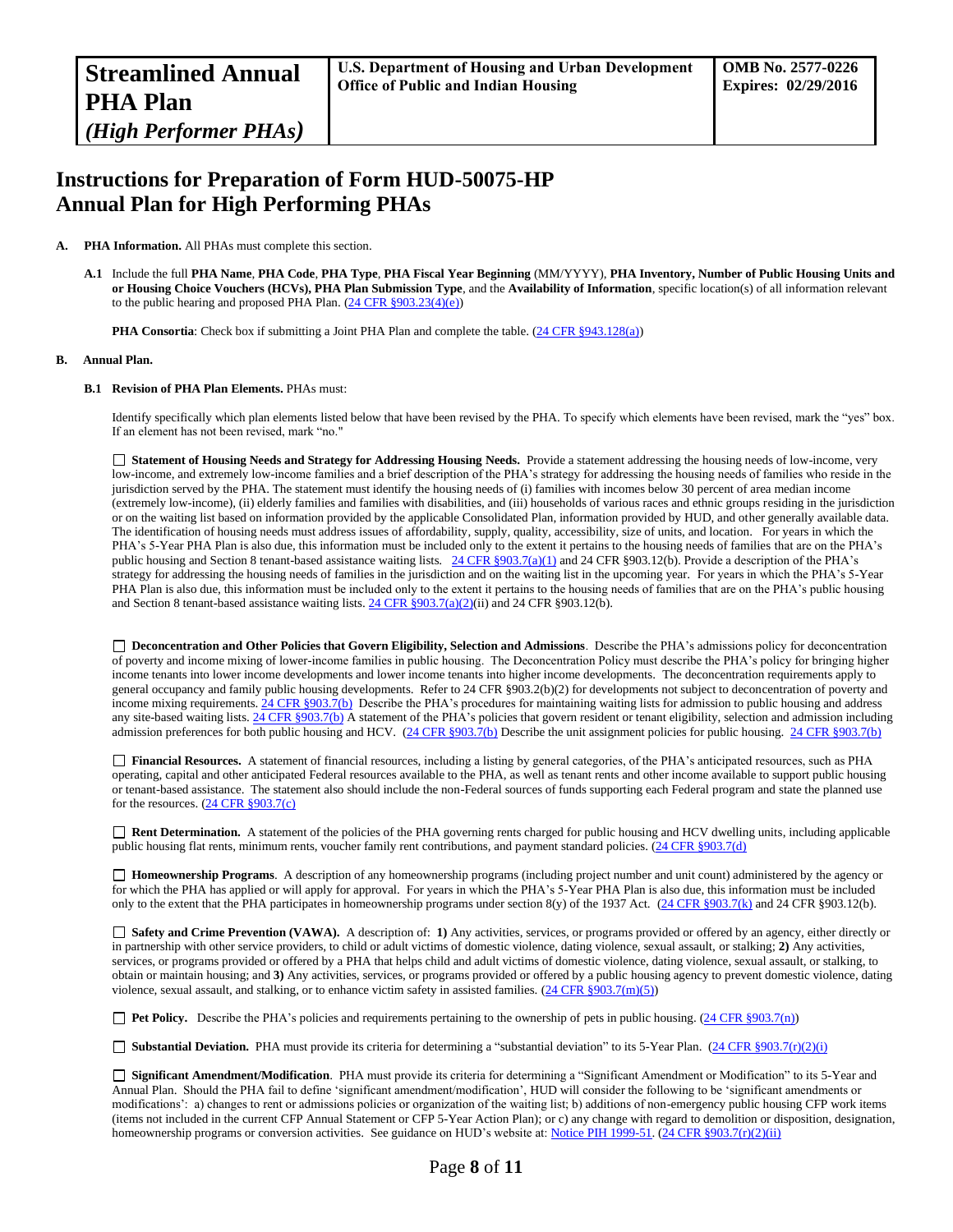If any boxes are marked "yes", describe the revision(s) to those element(s) in the space provided.

PHAs must submit a Deconcentration Policy for Field Office review. For additional guidance on what a PHA must do to deconcentrate poverty in its development and comply with fair housing requirements, se[e 24 CFR 903.2.](http://ecfr.gpoaccess.gov/cgi/t/text/text-idx?c=ecfr&sid=31b6a8e6f1110b36cc115eb6e4d5e3b4&rgn=div5&view=text&node=24:4.0.3.1.3&idno=24#24:4.0.3.1.3.1.5.2) [\(24 CFR §903.23\(b\)\)](http://ecfr.gpoaccess.gov/cgi/t/text/text-idx?c=ecfr&sid=13734845220744370804c20da2294a03&rgn=div5&view=text&node=24:4.0.3.1.3&idno=24#24:4.0.3.1.3.2.5.9)

**B.2** New Activities. If the PHA intends to undertake any new activities related to these elements or discretionary policies in the current Fiscal Year, mark "yes" for those elements, and describe the activities to be undertaken in the space provided. If the PHA does not plan to undertake these activities, mark "no."

□ Hope VI. 1) A description of any housing (including project name, number (if known) and unit count) for which the PHA will apply for HOPE VI; and **2)** A timetable for the submission of applications or proposals. The application and approval process for Hope VI is a separate process. See guidance on HUD's website at[: http://www.hud.gov/offices/pih/programs/ph/hope6/index.cfm](http://www.hud.gov/offices/pih/programs/ph/hope6/index.cfm). [\(Notice PIH 2010-30\)](http://www.hud.gov/offices/adm/hudclips/notices/pih/07pihnotices.cfm)

 **Mixed Finance Modernization or Development. 1)** A description of any housing (including name, project number (if known) and unit count) for which the PHA will apply for Mixed Finance Modernization or Development; and **2)** A timetable for the submission of applications or proposals. The application and approval process for Mixed Finance Modernization or Development is a separate process. See guidance on HUD's website at: <http://www.hud.gov/offices/pih/programs/ph/hope6/index.cfm>. [\(Notice PIH 2010-30\)](http://www.hud.gov/offices/adm/hudclips/notices/pih/07pihnotices.cfm)

 **Demolition and/or Disposition.** Describe any public housing projects owned by the PHA and subject to ACCs (including name, project number and unit numbers [or addresses]), and the number of affected units along with their sizes and accessibility features) for which the PHA will apply or is currently pending for demolition or disposition; and (2) A timetable for the demolition or disposition. This statement must be submitted to the extent that approved and/or pending demolition and/or disposition has changed. The application and approval process for demolition and/or disposition is a separate process. See guidance on HUD's website at: [http://www.hud.gov/offices/pih/centers/sac/demo\\_dispo/index.cfm.](http://www.hud.gov/offices/pih/centers/sac/demo_dispo/index.cfm) [\(24 CFR §903.7\(h\)\)](http://ecfr.gpoaccess.gov/cgi/t/text/text-idx?c=ecfr&sid=13734845220744370804c20da2294a03&rgn=div5&view=text&node=24:4.0.3.1.3&idno=24#24:4.0.3.1.3.2.5.5)

**Conversion of Public Housing.** Describe any public housing building(s) (including project number and unit count) owned by the PHA that the PHA is required to convert or plans to voluntarily convert to tenant-based assistance; **2)** An analysis of the projects or buildings required to be converted; and **3)** A statement of the amount of assistance received to be used for rental assistance or other housing assistance in connection with such conversion. See guidance on HUD's website at[: http://www.hud.gov/offices/pih/centers/sac/conversion.cfm](http://www.hud.gov/offices/pih/centers/sac/conversion.cfm). [\(24 CFR §903.7\(j\)\)](http://ecfr.gpoaccess.gov/cgi/t/text/text-idx?c=ecfr&sid=13734845220744370804c20da2294a03&rgn=div5&view=text&node=24:4.0.3.1.3&idno=24#24:4.0.3.1.3.2.5.5)

□ **Project-Based Vouchers.** Describe any plans to use HCVs for new project-based vouchers. [\(24 CFR §983.57\(b\)\(1\)\)](http://ecfr.gpoaccess.gov/cgi/t/text/text-idx?c=ecfr&sid=b44bf19bef93dd31287608d2c687e271&rgn=div5&view=text&node=24:4.0.3.1.24&idno=24#24:4.0.3.1.24.2.41.7) If using project-based vouchers, provide the projected number of project-based units and general locations and describe how project-basing would be consistent with the PHA Plan.

**Other Capital Grant Programs** (i.e., Capital Fund Community Facilities Grants or Emergency Safety and Security Grants).

- **B.3 Progress Report.** For all Annual Plans following submission of the first Annual Plan, a PHA must include a brief statement of the PHA's progress in meeting the mission and goals described in the 5-Year PHA Plan.  $(24 \text{ CFR } \frac{8903.7(r)(1)}{r})$
- **B.4 Most Recent Fiscal Year Audit.** If the results of the most recent fiscal year audit for the PHA included any findings, mark "yes" and describe those findings in the space provided.  $(24 \text{ CFR } \frac{§903.7(p)}{p})$

#### **C. Other Document and/or Certification Requirements**

.

- **C.1 Certification Listing Policies and Programs that the PHA has Revised since Submission of its Last Annual Plan.** Provide a certification that the following plan elements have been revised, provided to the RAB for comment before implementation, approved by the PHA board, and made available for review and inspection by the public. This requirement is satisfied by completing and submitting form HUD-50077 SM-HP.
- **C.2 Civil Rights Certification.** Form HUD-50077 SM-HP, *PHA Certifications of Compliance with the PHA Plans and Related Regulation*, must be submitted by the PHA as an electronic attachment to the PHA Plan. This includes all certifications relating to Civil Rights and related regulations. A PHA will be considered in compliance with the AFFH Certification if: it can document that it examines its programs and proposed programs to identify any impediments to fair housing choice within those programs; addresses those impediments in a reasonable fashion in view of the resources available; works with the local jurisdiction to implement any of the jurisdiction's initiatives to affirmatively further fair housing; and assures that the annual plan is consistent with any applicable Consolidated Plan for its jurisdiction. [\(24 CFR §903.7\(o\)\)](http://ecfr.gpoaccess.gov/cgi/t/text/text-idx?c=ecfr&sid=13734845220744370804c20da2294a03&rgn=div5&view=text&node=24:4.0.3.1.3&idno=24#24:4.0.3.1.3.2.5.5)
- **C.3 Resident Advisory Board (RAB) comments**. If the RAB provided comments to the annual plan, mark "yes," submit the comments as an attachment to the Plan and describe the analysis of the comments and the PHA's decision made on these recommendations. [\(24 CFR §903.13\(c\),](http://ecfr.gpoaccess.gov/cgi/t/text/text-idx?c=ecfr&sid=13734845220744370804c20da2294a03&rgn=div5&view=text&node=24:4.0.3.1.3&idno=24#24:4.0.3.1.3.2.5.9) [24 CFR §903.19\)](http://ecfr.gpoaccess.gov/cgi/t/text/text-idx?c=ecfr&sid=f41eb312b1425d2a95a2478fde61e11f&rgn=div5&view=text&node=24:4.0.3.1.3&idno=24#24:4.0.3.1.3.2.5.12)
- **C.4 Certification by State or Local Officials.** Form HUD-50077-SL, *Certification by State or Local Officials of PHA Plans Consistency with the Consolidated Plan*, must be submitted by the PHA as an electronic attachment to the PHA Plan. [\(24 CFR §903.15\)](http://ecfr.gpoaccess.gov/cgi/t/text/text-idx?c=ecfr&sid=929855241bbc0873ac4be47579a4d2bf&rgn=div5&view=text&node=24:4.0.3.1.3&idno=24#24:4.0.3.1.3.2.5.10)
- **D.** Statement of Capital Improvements. PHAs that receive funding from the Capital Fund Program (CFP) must complete this section. [\(24 CFR 903.7 \(g\)\)](http://ecfr.gpoaccess.gov/cgi/t/text/text-idx?c=ecfr&sid=0885bb33f96a064e6519e07d66d87fd6&rgn=div5&view=text&node=24:4.0.3.1.3&idno=24#24:4.0.3.1.3.2.5.5)
	- **D.1 Capital Improvements.** In order to comply with this requirement, the PHA must reference the most recent HUD approved Capital Fund 5 Year Action Plan. PHAs can reference the form by including the following language in Section C. 8.0 of the PHA Plan Template: "See HUD Form 50075.2 approved by HUD on XX/XX/XXXX."

This information collection is authorized by Section 511 of the Quality Housing and Work Responsibility Act, which added a new section 5A to the U.S. Housing Act of 1937, as amended, which introduced the 5-Year and Annual PHA Plan. The 5-Year and Annual PHA Plans provide a ready source for interested parties to locate basic PHA policies,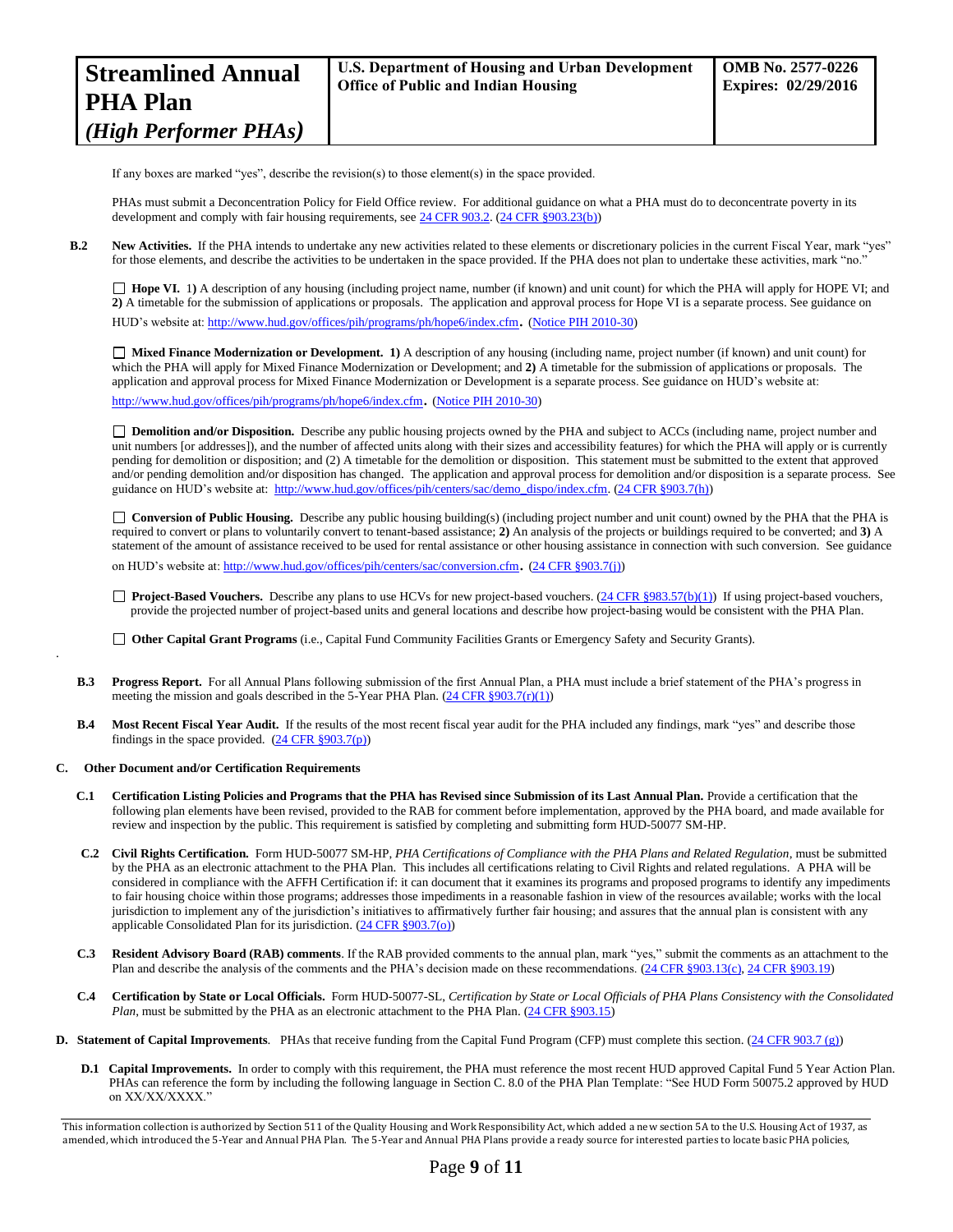| <b>Streamlined Annual</b>                      | U.S. Department of Housing and Urban Development | <b>OMB</b> No. 2577-0226   |
|------------------------------------------------|--------------------------------------------------|----------------------------|
| <b>PHA Plan</b>                                | <b>Office of Public and Indian Housing</b>       | <b>Expires: 02/29/2016</b> |
| $(High\,\textit{Performance} \,\textit{PHAs})$ |                                                  |                            |

rules, and requirements concerning the PHA's operations, programs, and services, and informs HUD, families served by the PHA, and members of the public of the PHA's mission, goals, and objectives for serving the needs of low- income, very low- income, and extremely low- income families.

Public reporting burden for this information collection is estimated to average 16.64 hours per response, including the time for reviewing instructions, searching existing data sources, gathering, and maintaining the data needed, and completing and reviewing the collection of information. HUD may not collect this information, and respondents are not required to complete this form, unless it displays a currently valid OMB Control Number.

**Privacy Act Notice.** The United States Department of Housing and Urban Development is authorized to solicit the information requested in this form by virtue of Title 12, U.S. Code, Section 1701 et seq., and regulations promulgated thereunder at Title 12, Code of Federal Regulations. Responses to the collection of information are required to obtain a benefit or to retain a benefit. The information requested does not lend itself to confidentiality.